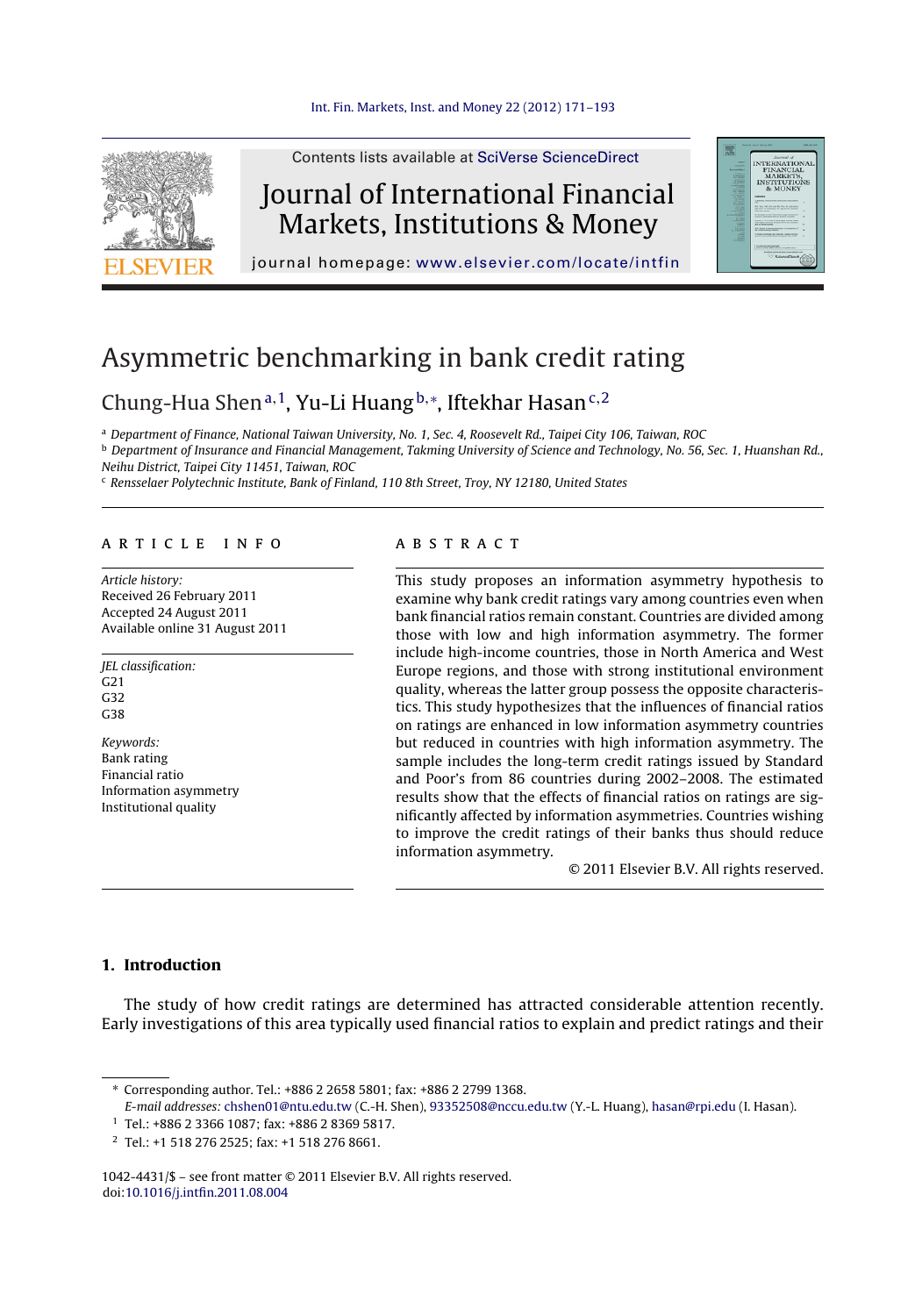changes.3 Recent works have identified two plausible "credit rating inconsistencies". First, the same firm sometimes receives different ratings when rated by different rating agencies [\(Ederington,](#page--1-0) [1985;](#page--1-0) [Beattie](#page--1-0) [and](#page--1-0) [Searle,](#page--1-0) [1992;](#page--1-0) [Moon](#page--1-0) [and](#page--1-0) [Stotsky,](#page--1-0) [1993;](#page--1-0) [Cantor](#page--1-0) [and](#page--1-0) [Packer,](#page--1-0) [1994\).](#page--1-0) This is considered an inconsistency because given full information disclosure the same firm should receive roughly equivalent ratings regardless of rating agency.<sup>4</sup> The second inconsistency is that rating agencies issue different ratings for firms that have the same financial ratios but are located in different countries. That is, two firms with identical financial performance will not necessarily receive identical ratings.

This study attempts to identify the causes of the second inconsistency. As identified in previous works, both asset opaqueness and information asymmetry cause split ratings ([Jewell](#page--1-0) [and](#page--1-0) [Livingston,](#page--1-0) [1998;](#page--1-0) [Livingston](#page--1-0) et [al.,](#page--1-0) [2006,](#page--1-0) [2007\).](#page--1-0) However, a direct test of the latter is unavailable. This study examines a rich data of commercial banks from 86 countries during 2002–2008. Analyzing rating inconsistency is also of particular interest for banks and their supervisors because reliable assessment of the creditworthiness of obligors is an important precondition for the stability of a financial system as an inadequately high exposure to credit risk has been one of the leading sources for problems in financial institutions worldwide for many decades (Basel Committee on Banking Supervision 2000 and 2005). As a consequence, the analysis of the inconsistency of banks' ratings across different obligor groups has also gained importance in academic research ([Carey,](#page--1-0) [2001;](#page--1-0) [Jacobson](#page--1-0) et [al.,](#page--1-0) [2006\).](#page--1-0)

This paper proposes an information asymmetry hypothesis to investigate why ratings differ among banks with similar financial ratios in different countries. We posit that when a bank is located in an industrialized country, or in a country with strong institutional environment quality, the financial ratios are more likely to reflect bank intrinsic value. Accordingly, little asymmetric information exists between rating agencies and banks in these countries. In contrast, these asymmetric information problems are more acute in developing economies and countries with weak institutional environment quality, making banks' financial ratios more susceptible than those in developed countries ([Vives,](#page--1-0) [2006\).](#page--1-0) The poor financial quality of such banks leads rating agencies to doubt the credibility of financial statements and thus issue lower ratings despite identical financial ratios. Accordingly, different ratings may be issued to two banks with similar financial ratios where one is located in a country with low information asymmetry while the other is in a country with high information asymmetry.

The study makes three main contributions to the literature. First, this study demonstrates how information asymmetry influences the relationship between individual financial ratio and bank credit rating in a systematical way. Past studies, though mentioned the information asymmetry, do not examine it empirically. For example, [Rojas-Suarez](#page--1-0) [\(2001\)](#page--1-0) discussed the asymmetric information but did not proceed empirical studies. [Ferri](#page--1-0) [and](#page--1-0) [Liu](#page--1-0) [\(2004\)](#page--1-0) found non-financial firm ratings are explained by institutional quality but did not directly explore the information asymmetry, nor did they use banking sample. Next, our bank rating model uses the most comprehensive data set from 86 countries during 2002–2008. By contrast, previous studies use less number of sample countries and the focus is on non-financial firms [\(Ferri](#page--1-0) [et](#page--1-0) [al.,](#page--1-0) [2001;](#page--1-0) [Ferri](#page--1-0) [and](#page--1-0) [Liu,](#page--1-0) [2004;](#page--1-0) [Purda,](#page--1-0) [2003;](#page--1-0) [Poon,](#page--1-0) [2003\).](#page--1-0) While [Poon](#page--1-0) [and](#page--1-0) [Firth](#page--1-0) [\(2005\)](#page--1-0) and [Poon](#page--1-0) et [al.](#page--1-0) [\(2009\)](#page--1-0) investigate banks ratings, their focus is on whether unsolicited ratings are downward bias. Third, we consider the possible influence of local and international accounting standards used by different banks. Recently, the increasing studies have investigated the influence of different accounting standards on accounting quality. Our model takes them into account to avoid the missing third variable problem.

The remainder ofthis paper is organized as follows. Section [2](#page--1-0) is literature review. Section [3](#page--1-0) outlines and discusses the methodology. Section [4](#page--1-0) describes data sources and descriptive statistical analysis. The results are reported in Section [5](#page--1-0) and Section [6](#page--1-0) is the robust testing. Section [7](#page--1-0) summarizes the conclusions.

<sup>3</sup> [Horrigan](#page--1-0) [\(1966\);](#page--1-0) [West](#page--1-0) [\(1970\);](#page--1-0) [Pogue](#page--1-0) [and](#page--1-0) [Soldofsky](#page--1-0) [\(1969\);](#page--1-0) [Pinches](#page--1-0) [and](#page--1-0) [Mingo](#page--1-0) [\(1973,](#page--1-0) [1975\);](#page--1-0) [Altman](#page--1-0) [and](#page--1-0) [Katz](#page--1-0) [\(1976\);](#page--1-0) [Kaplan](#page--1-0) [and](#page--1-0) [Urwitz](#page--1-0) [\(1979\),](#page--1-0) [Cluff](#page--1-0) [and](#page--1-0) [Farnham](#page--1-0) [\(1984\),](#page--1-0) and [Ederington](#page--1-0) [\(1985\);](#page--1-0) [Blume](#page--1-0) et [al.](#page--1-0) [\(1998\);](#page--1-0) [Estrella](#page--1-0) [\(2000\);](#page--1-0) [Tabakis](#page--1-0) [and](#page--1-0) [Vinci](#page--1-0) [\(2002\).](#page--1-0)

<sup>4</sup> For example, [Morgan](#page--1-0) [\(2002\)](#page--1-0) finds that the same banks or insurance companies have a high probability of being assigned different ratings when rated by different agencies, and states that this split rating results from opaqueness in bank assets.